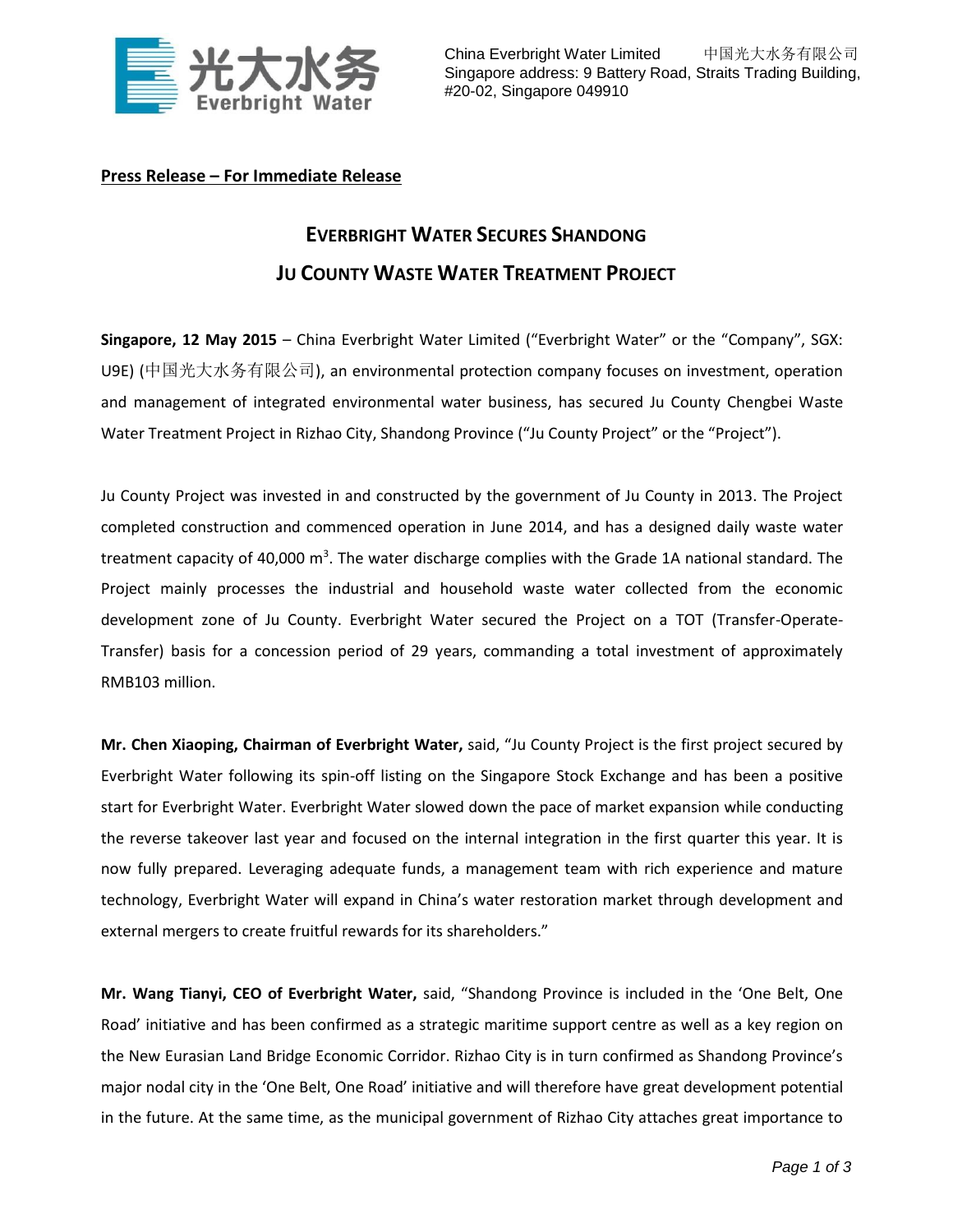

China Everbright Water Limited 中国光大水务有限公司 Singapore address: 9 Battery Road, Straits Trading Building, #20-02, Singapore 049910

the city's waste water and waste treatment, the market potential for local environmental protection projects is vast. The securing of Ju County Project will serve as a good model, paving the way for Everbright Water to further expand into Rizhao City and the southeast areas of Shandong and its peripheral region."

- End -